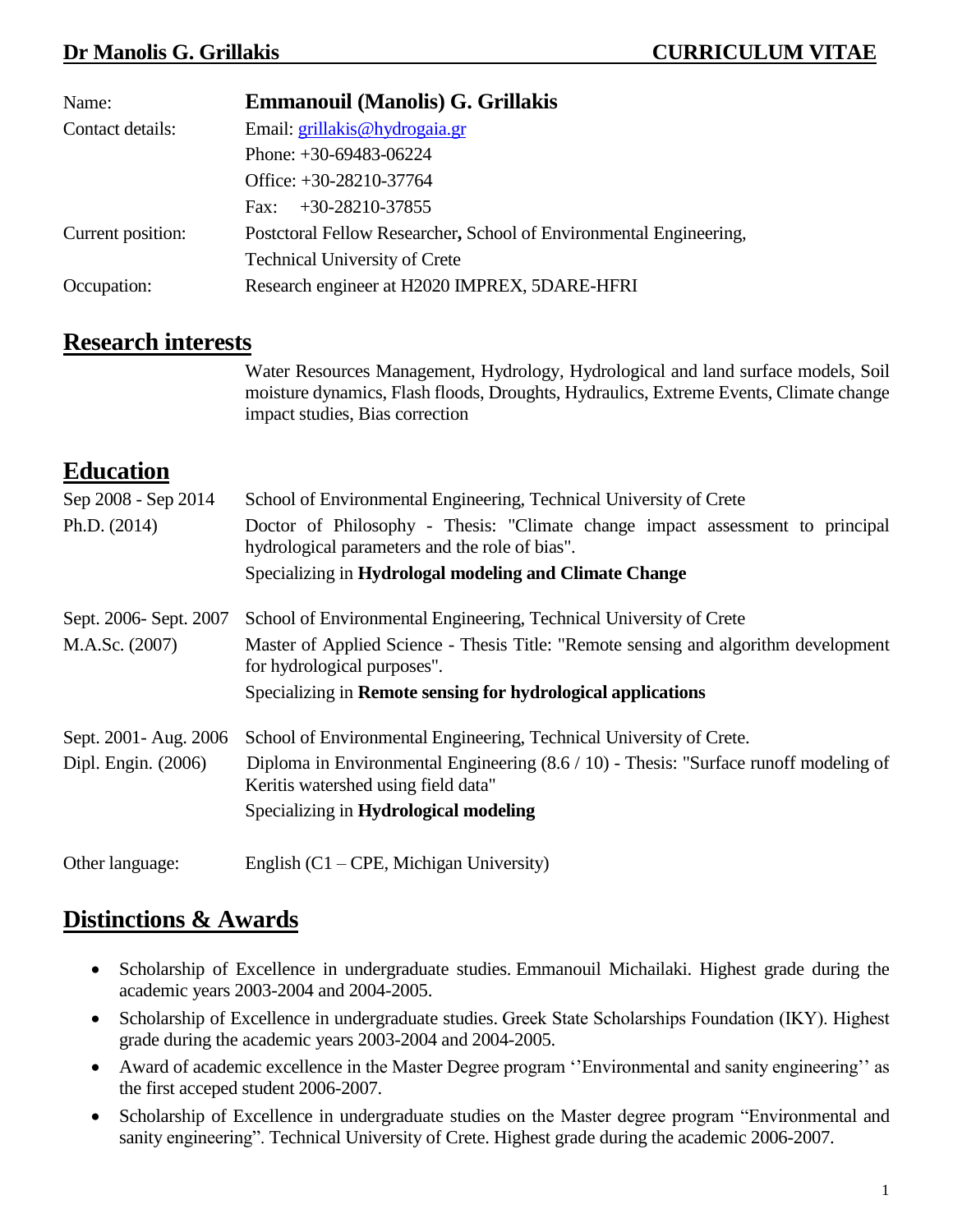# **Teaching experience**

- Sep 2017 Jan 2018 Teacher of Environmental Management course at Technological Educational Institute of Crete - Department of Mechanical Engineering.
- July 2007 Sep 2016 Teaching assistant at School of Environmental Engineering Technical University of Crete on the courses of:
	- Numerical methods on environmental engineering class (1 semester)
	- Coastal engineering class (1 semester)
	- Open channel Hydraulics (3 semesters)
	- Environmental hydraulics (4 semesters)
	- Water supply and sewer networks design (4 semsters)

## **Research projects participation**

- **1. 5DARE**: Development of an integrated 5-dimensional space based methodology for Assessing and modelling the Response of Erosion dynamics to land use and climatic changes in Mediterranean watersheds, Greek Institute for Research and Innovation (Hellenic Foundation for Research and Innovation) (2019-).
- **2. H2020 IMPREX**: IMproving PRedictions and management of hydrological Extremes (2015-2019).
- **3. HELIX FP7**: High-End cLimate Impacts and eXtremes. ENV.2013.6.1-3 Impacts of higher-end scenarios (global average warming  $> 2 \degree C$  with respect to pre-industrial level) – FP7-ENV-2013 (2013-2017).
- **4. CASCADEFP7**: CAtastrophic Shifts in drylands: how CAn we prevent ecosystem DEgradation? Collaborative Project/ Large Scale Integrated Project FP7-ENV-2011 (2012-2017)
- **5. IMPACT2C FP7**: Quantifying projected impacts under 2°C warming. Collaborative project/Large-scale integrating project, FP7-ENV-2011 (2011-2015)
- **6. ECLISE FP7**: Enabling CLimate Information Services for Europe Programme "Environment" FP7-ENV-2010.1.1.4-1. Underpinning work to enable provision of local scale climate information (2011-2014)
- **7. SATFLOOD**: Integrated Use of Satellite Remote Sensing and Hydraulic Modelling for the Flood Risk Assessment at Catchment Scale in Cyprus, Institute for Research Advancement, Nicosia, Cyprus (2011-2013)
- **8. COMBINE FP7**: Comprehensive Modelling of the Earth System for better climate prediction and projection (Integrated Project), FP7-ENV-2008-1 (2009-2013)
- **9. SIMFLOOD**: High Resolution Satellite Imagery for Floodplain Mapping, European Space Agency (ESA) (2009-2011)
- **10. WATCH**: WATer & global CHange (Integrated Project), Sixth Framework Programme Global Change and Ecosystems Priority – 4<sup>th</sup> Call Paragraph II.1.1 Global Water Cycle, Water Resources and Droughts (2008-2012)
- **11. SCENES**: Water Scenarios for Europe and for Neighboring States (Integrated Project), Sub-Priority 6.3 Global Change and Ecosystems, Sub-priority research area - II.4 Scenarios of water demand and availability, Topic - II.4.1 Water scenarios for Europe and for neighbouring countries (2007-2011).
- **12. HYDRATE**: Hydrometeorological data resources and technologies for effective flash flood forecasting Sixth Framework Programme – Global Change and Ecosystems Priority –  $4<sup>th</sup>$  Call Paragraph II.1.2 "Flash Flood forecasting (2007-2010).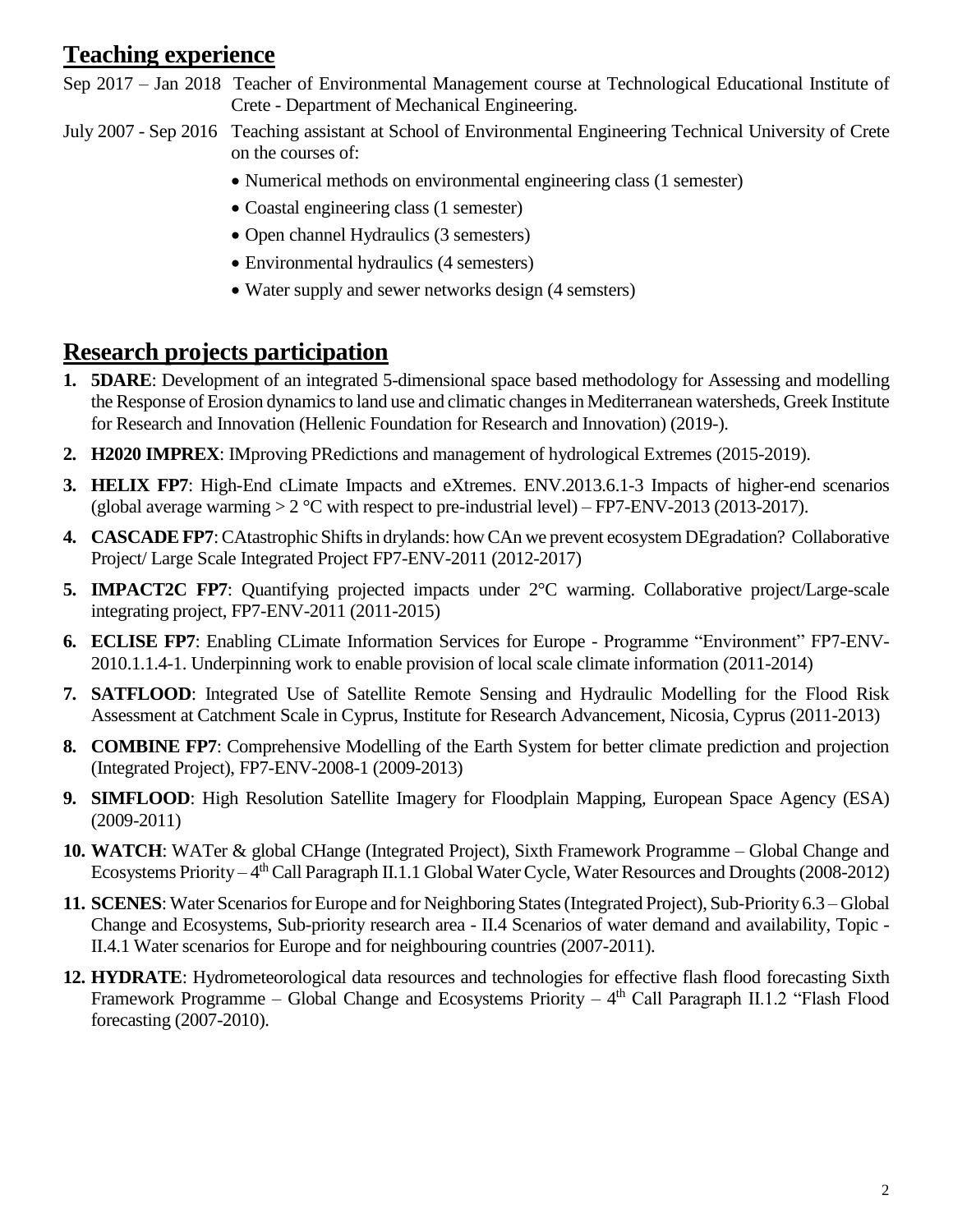## **Peer reviewed journal articles (2/2019)**

- **1.** Koutroulis AG, Papadimitriou LV**, Grillakis MG**, Warren R, Betts RA, (2019). Global water availability under highend climate change: A vulnerability based assessment. Glob Planet Change. doi: 10.1016/J.GLOPLACHA.2019.01.013
- **2. Grillakis, M.G.**, 2019. Increase in severe and extreme soil moisture droughts for Europe under climate change. Science of The Total Environment. https://doi.org/10.1016/j.scitotenv.2019.01.001
- **3. Grillakis, M**.; Koutroulis, A.; Tsanis, (2018) I. Improving Seasonal Forecasts for Basin Scale Hydrological Applications. *Water* 2018, *10*, 1593.<https://doi.org/10.3390/w10111593>
- **4.** Koutroulis, A.G., **Grillakis, M.G.**, Tsanis, I.K. Jacob D., Mapping the vulnerability of European summer tourism under 2 °C global warming. Climatic Change (2018). https://doi.org/10.1007/s10584-018-2298-8
- **5.** Koutroulis, A.G.; Papadimitriou, L.V.; **Grillakis, M.G**.; Tsanis, I.K.; Wyser, K.; Caesar, J.; Betts, R.A. Simulating Hydrological Impacts under Climate Change: Implications from Methodological Differences of a Pan European Assessment. *Water* 2018, *10*, 1331.
- **6.** Jacob, D. , Kotova, L. , Teichmann, C. , Sobolowski, S. P., Vautard, R. , Donnelly, C. , Koutroulis, A. G., **Grillakis, M. G**., Tsanis, I. K., Damm, A. , Sakalli, A. and van Vliet, M. T. (2018), Climate Impacts in Europe Under +1.5°C Global Warming. Earth's Future, 6: 264-285. doi[:10.1002/2017EF000710](https://doi.org/10.1002/2017EF000710)
- **7.** A.G. Koutroulis, L.V. Papadimitriou, **M.G. Grillakis**, I.K. Tsanis, K. Wyser, R.A. Betts, Freshwater vulnerability under high end climate change. A pan-European assessment, *Science of The Total Environment*, Volumes 613–614, 2018, Pages 271-286, ISSN 0048-9697, https://doi.org/10.1016/j.scitotenv.2017.09.074.
- **8. Grillakis, M. G**., Koutroulis, A. G., Daliakopoulos, I. N., and Tsanis, I. K.: A method to preserve trends in quantile mapping bias correction of climate modeled temperature, *Earth Syst. Dynam*., 8, 889-900, https://doi.org/10.5194/esd-8-889-2017, 2017.
- **9.** Papadimitriou, L. V., Koutroulis, A. G., **Grillakis, M. G.**, and Tsanis, I. K.: The effect of GCM biases on global runoff simulations of a land surface model, *Hydrol. Earth Syst. Sci*., 21, 4379-4401, https://doi.org/10.5194/hess-21- 4379-2017, 2017.
- **10.** Daliakopoulos, I.N., Panagea, S.I., Tsanis, I.K., **Grillakis, M.G.,** Koutroulis, A.K., Hessel, R., Mayor, A.G., and Ritsema, C.J., "Yield Response of Mediterranean Rangelands under a Changing Climate", *Land Degradation & Development*, February 2017, https://doi.org/10.1002/ldr.2717
- **11.** Koutroulis, A.G., **M.G. Grillakis**, I.K. Tsanis and L. Papadimitriou, "Evaluation of precipitation and temperature simulation performance of the CMIP3 and CMIP5 historical experiments", *Climate Dynamics*, 47(5), pp 1881–1898, doi:10.1007/s00382-015-2938-x, September 2016.
- 12. Grillakis M.G., Koutroulis A.G., Tsanis I.K., "The 2 °C global warming effect on summer European tourism through different indices", *International Journal of Biometeorology*, 60(8), pp.1205–1215, doi:10.1007/s00484-015-1115-6, August 2016.
- **13.** Daliakopoulos I.N., Pappa, P., **Grillakis, M.G.,** Varouchakis, E.A., Tsanis, I.K., "Modelling soil salinity in greenhouse cultivations under a changing climate with SALTMED: Model modification and application in Timpaki, Crete", *Soil Science*, 181(6), doi:10.1097/SS.0000000000000161, June 2016.
- **14. Grillakis, M.G.,** Koutroulis, A.G., Papadimitriou, L.V., Daliakopoulos, I.N. and Tsanis, I.K., "Climate induced shifts in global soil temperature regimes", *Soil Science*, 181(6):1, doi:10.1097/SS.00000000156, May 2016.
- **15.** Papadimitriou, L.V., Koutroulis, A.G., **Grillakis, M.G**., and Tsanis, I.K., "High-end climate change impact on European runoff and low flows – exploring the effects of forcing biases", Hydrol. Earth Syst. Sci., doi:10.5194/hess-20-1785-2016, 20, pp.1785-1808, May 2016.
- **16. Grillakis, M.G.,** Koutroulis, A.G., Seiradakis, K.D. and Tsanis, I.K., "Implications of 2° C global warming in European summer tourism", *Climate Services*, *1*, pp.30-38, March 2016. https://doi.org/10.1016/j.cliser.2016.01.002
- **17. Grillakis, M.G.,** Koutroulis, A.G., Komma, J., Tsanis, I.K., Wagner, W. and Blöschl, G., "Initial soil moisture effects on flash flood generation–A comparison between basins of contrasting hydro-climatic conditions", *Journal of Hydrology*, doi:10.1016/j.jhydrol.2016.03.007, March 2016.
- **18.** Koutroulis, A.G., **Grillakis, M.G.,** Daliakopoulos, I.N., Tsanis, I.K. and Jacob, D., "Cross sectoral impacts on water availability at +2° C and +3° C for east Mediterranean island states: The case of Crete", *Journal of Hydrology*, 532, pp.16-28, January 2016. https://doi.org/10.1016/j.jhydrol.2015.11.015
- **19.** Koutroulis, A.G., **Grillakis, M.G.,** Tsanis, I.K., Jacob, D., "Exploring the ability of current climate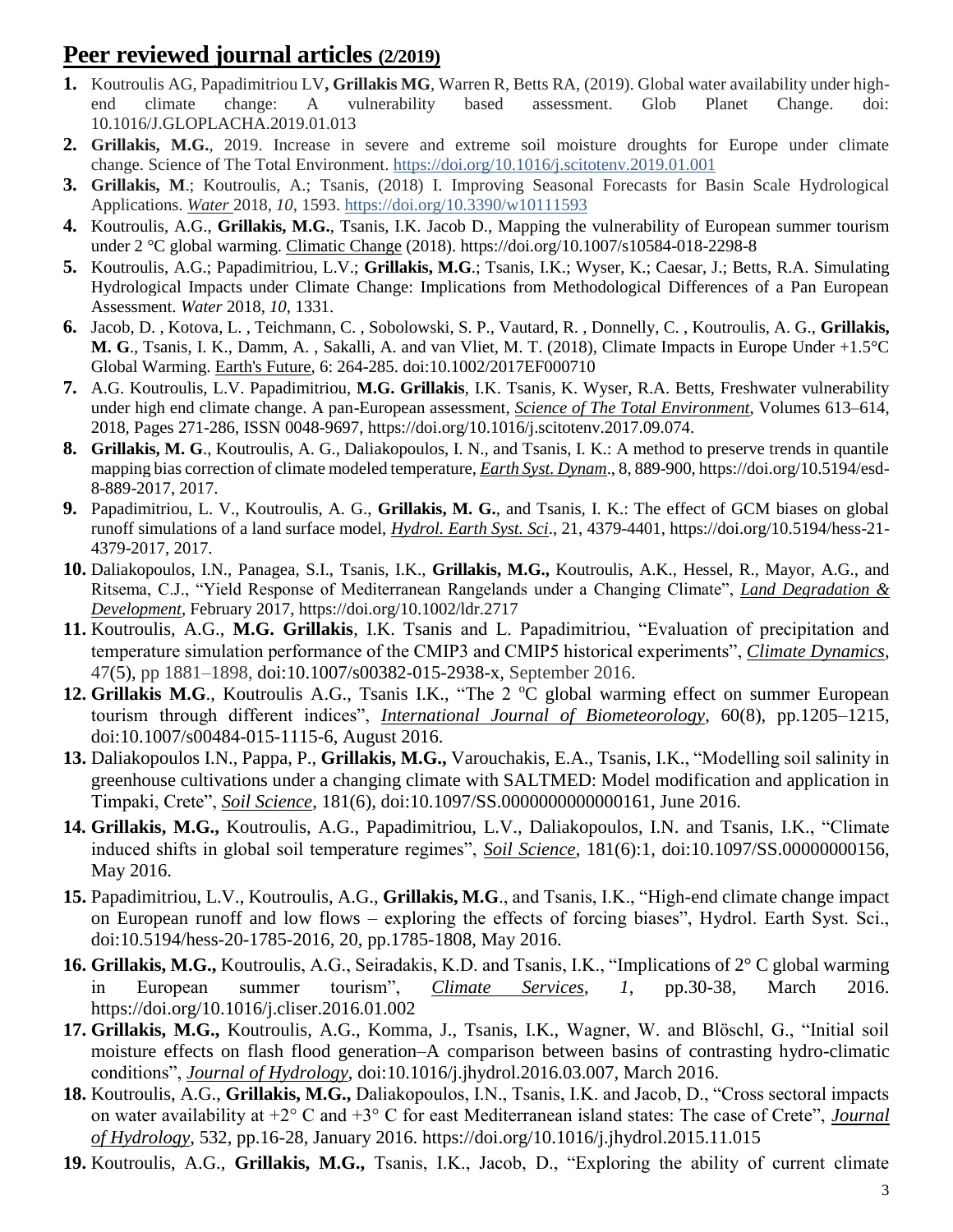information to facilitate local climate services for the water sector". *Earth Perspectives*, 2:6, doi:10.1186/s40322-015-0032-5, November 2015. https://doi.org/10.1186/s40322-015-0032-5

- **20.** Panagea, I.S., Tsanis, I.K., Koutroulis, A.G., **Grillakis, M.G.,** "Climate change impact on Photovoltaic Energy Output: The case of Greece", *Advances in Meteorology*, Vol. 2014, Article ID: 264506, 11 pages, July 2014
- **21.** Tsanis I.K., Seiradakis K.D., Daliakopoulos I.N., **Grillakis M.G.,** Koutroulis A.G., "Assessment of Geoeye-1 Stereo-Pair Generated DEM in Flood Mapping of an Ungauged Basin", *Journal of Hydroinformatics*, 16 (1), 1-18, 2014
- **22.** D.D. Alexakis, **M.G. Grillakis,** A.G. Koutroulis, A. Agapiou, K. Themistocleous, I.K. Tsanis, S. Michaelides, S. Pashiardis, C. Demetriou, K. Aristeidou, A. Retalis, F. Tymvios, D.G. Hadjimitsis, "GIS and Remote Sensing Techniques for the Assessment of Land Use Changes Impact on Flood Hydrology: the Case Study of Yialias Basin in Cyprus", *Natural Hazards and Earth System Sciences*, 14, 413-426, 2014, February 2014
- **23. Grillakis M.G.,** Koutroulis A.G., Tsanis I.K., "Multisegment statistical bias correction of daily GCM precipitation output", *Journal of Geophysical Research*, 118, 1–13, April 2013
- **24.** Vrochidou, A.-E.K.; Tsanis, I.K.; **Grillakis, M.G**.; Koutroulis, A.G., "The impact of climate change on hydrometeorological droughts at a basin scale", *Journal of Hydrology*, 476, 290-301, January 2013
- **25.** Koutroulis A.G., **Grillakis, M.G.,** Tsanis I.K., V. Kotroni and K. Lagouvardos, "Lightning activity, rainfall and flash flooding. Occasional or interrelated events? A case study in the island of Crete", *Natural Hazards and Earth System Sciences*, 12, 881-891, April 2012
- **26. Grillakis M.G.,** Koutroulis A.G., Tsanis I.K, "Climate change impact on the hydrology of Spencer Creek watershed in Southern Ontario, Canada", *Journal of Hydrology*, 409(1-2), 1-19, October 2011
- **27. Grillakis, M.G.,** Tsanis, I.K., Koutroulis, A.G., "Application of the HBV hydrological model in a flash flood case in Slovenia", *Natural Hazards and Earth System Sciences*, 10, 2713-2725, December 2010
- **28.** Daliakopoulos, Ι.Ν, E.G. **Grillakis, A.G**. Koutroulis, Tsanis, I.K., "Tree Crown Detection on Multispectral VHR Satellite Imagery", 75(3), *Photogrammetric Engineering & Remote Sensing,* Journal of the American Society for Photogrammetry and Remote Sensing, 75(10), 1201-1211, October 2009

#### **Peer-reviewed conference proceedings and posters**

- **1. Grillakis, M.G.,** Koutroulis, A.G., "Hydrometeorological extremes in a warmer climate. A local scale assessment for the island of Crete", ECWS-3, 15 November 2018. MDPI AG, 10.3390/ECWS-3-05818
- **2.** Bischiniotis K, Van den Hurk B, [de Perez](https://scholar.google.co.il/citations?user=nlmcHBwAAAAJ&hl=en&oi=sra) EC, Zsoter E, **Grillakis M.G.,** [Aerts](https://scholar.google.co.il/citations?user=5jxxN_4AAAAJ&hl=en&oi=sra) JCJH., ["Evaluation of](javascript:void(0))  [ensemble streamflow predictions and flood warnings in Peru"](javascript:void(0)), EGU2018-15318
- **3. Grillakis, M.G.,** Koutroulis, A.G., Tsanis, I.K., ["Assessing the skill of two operational seasonal forecast](javascript:void(0))  [systems on a small insular Mediterranean catchment."](javascript:void(0)) EGU2018-10048, Vienna, Austria, 4-13 April, 2018 (poster).
- **4.** Koutroulis, A.G., Papadimitriou, L.V., **Grillakis, M.G.,** Tsanis, I.K., Betts R,.["Uncertainties](javascript:void(0)) in large[scale hydrological projections. A pan European assessment under high-end climate change."](javascript:void(0)) EGU2018- 11676, Vienna, Austria, 4-13 April, 2018 (poster).
- **5. Grillakis, M.G**., Tsanis, I.K., "Assessment Of The Probabilistic Forecasting Of The European Flood Awareness System", HEPEX 2018, Melbourne, Australia, 6 – 8 February, 2018.
- **6.** Koutroulis, A.G., **Grillakis, M.G**., "Unraveling the net effect of human induced climate change to the evolution of soil water resources", TERRAenVISION 2018, Barcelonna, Spain, 29 January - 01 February 2018. (poster).
- **7.** Koutroulis, A.G., Papadimitriou, L.V., **Grillakis, M.G.,** Tsanis, I.K., "European freshwater vulnerability under high rates of global warming and plausible socio-economic narratives", EGU2017- 11960, Vienna, Austria, 23–28 April 2017 (poster).
- **8.** Koutroulis, A.G., **Grillakis, M.G**., Tsanis, I.K., "Introducing seasonal hydro-meteorological forecasts in local water management. First reflections from the Messara site, Crete, Greece", EGU2017-12072, Vienna, Austria, 23–28 April 2017 (poster)
- **9.** Papadimitriou L.V., Koutroulis A.G., **Grillakis M.G**., Tsanis I.K., "Representation of droughts under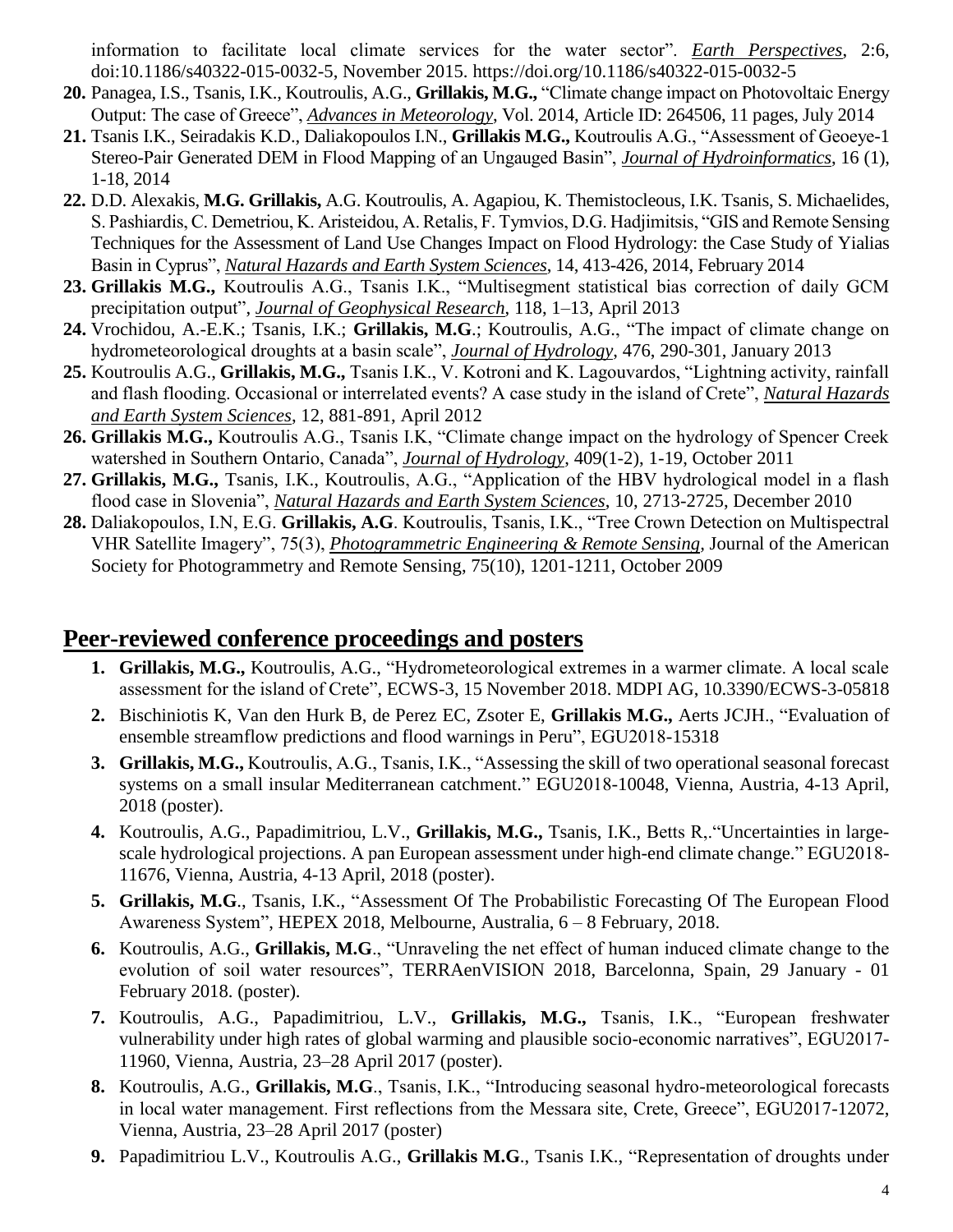different forcing datasets", ISIMIP workshop 22-24 June, 2016, Potsdam Institute for Climate Impact Research (PIK) in Potsdam, Germany.

- **10.** Papadimitriou L.V., Koutroulis A.G., **Grillakis M.G**., Tsanis I.K., "Sensitivity of a global land surface model to the meteorological forcing. Effects on the representation of droughts", 2nd EWaS International Conf., June 1-4, Chania, Greece.
- **11.** Daliakopoulos, I.N., Wagner, K., **Grillakis, G.M**., Apostolakis, A., Koutroulis, A.G., Tsanis, I.K., "An Open-source Low-cost Portable Apparatus for Soil Fauna Sampling", Geophysical Research Abstracts, Vol. 18, EGU2016-16745-2, Vienna, Austria, 17-22 April 2016 (poster)
- **12.** Papadimitriou, L., **Grillakis, M.G.,** Koutroulis, A.G., Tsanis, I.K., "Sensitivity of hydrologic simulations to bias corrected driving parameters", Geophysical Research Abstracts, Vol. 18, EGU2016-12021, Vienna, Austria, 17-22 April 2016 (poster)
- **13. Grillakis, M.G.,** Koutroulis, A.G., Tsanis, I.K., "A new method of adjusting spatial and temporal biases for selected climate variables", Geophysical Research Abstracts, Vol. 18, EGU2016-11928, Vienna, Austria, 17-22 April 2016 (poster)
- **14.** Koutroulis, A.G., **Grillakis, M.G.,** Tsanis, I.K., "Storms from the past in a warmer climate. Results from high-res non-hydrostatic modeling over Crete", Geophysical Research Abstracts, Vol. 18, EGU2016-11785, Vienna, Austria, 17-22 April 2016 (poster)
- **15.** Tsanis I. K., L. Alfieri, A. Koutroulis, **M. Grillakis**, L. Papadimitriou, L. Feyen, M. Vousdoukas, E. Voukouvalas), M. Rozsai, A. Kitous, P. Ciais, X. Wang, K. Wyser, R. A. Betts, "The impact of highend climate change scenarios over Europe - Key Risks of Climate Change", International Scientific Conference – Our Common Future Under Climate Change (CFCC2015), 7-10 July 2015, Paris, France (poster)
- **16.** Koutroulis A.G., **Grillakis M.G**., Tsanis I.K., "Studying the climate change impact at 2 degree warming on Water Resources for the island of Crete: A cross-sectoral approach", International Scientific Conference – Our Common Future Under Climate Change (CFCC2015), 7-10 July 2015, Paris, France (poster)
- **17.** Tsanis I.K., **Grillakis M.G**., Koutroulis A.G., "Mapping the vulnerability of European summer tourism at a 2<sup>o</sup>C globally warmer climate", European Climate Change Adaptation Conference, 12-14 May 2015, Copenhagen, Denmark (poster)
- **18.** Tsanis I.K., Papadimitriou L., **Grillakis M.G.,** Koutroulis A.G., "The effect of bias adjustment in modeling global terrestrial water cycle and extremes", European Climate Change Adaptation Conference, 12-14 May 2015, Copenhagen, Denmark (poster)
- **19.** Tsanis I.K., **Grillakis M**., Varouchakis E., Koutroulis A., Seiradakis K., "Assessing regression kriging for its ability to represent precipitation fields over complex terrain using different gauging network densities", EGU2015, Vienna, Austria, 12-17 April 2015 (poster)
- **20. Grillakis M**., Koutroulis A., Tsanis I.K., Jacob D., "Projections of European summer tourism demand at a +2 degrees warmer climate", EGU2015-9448, Vienna, Austria, 12-17 April 2015 (poster)
- **21.** Daliakopoulos I., **Grillakis M.,** Tsanis I.K., "Observed and Projected Aridity Trends in the CASCADE Project Mediterranean Drylands", EGU2015-10497, Vienna, Austria, 12-17 April 2015 (poster)
- **22.** Koutroulis A.G., Tsanis I.K., **Grillakis M.G**., Jacob D., "Assessing the ability of current climate information to facilitate local climate services for the water sector", EGU2014-4006, Vienna, Austria, 27 April–2 May 2014 (poster)
- **23. Grillakis M.G**., Panagea I., Koutroulis A.G., Tsanis I.K., "Estimating the efficiency of P/V systems under a changing climate–the case study of Greece", EGU2014-3969, Vienna, Austria, 27 April–2 May 2014 (poster)
- **24.** Tsanis I.K., Koutroulis A.G., **Grillakis M.G.,** Konstantopoulos K., Jacob D., "Estimating the impact of +2 degrees of global warming on European Tourism", EGU2014-3988, Vienna, Austria, 27 April–2 May 2014 (poster)
- **25. Grillakis M. G.,** Koutroulis A. G., Tsanis I.K. "Piece wise statistical bias correction for daily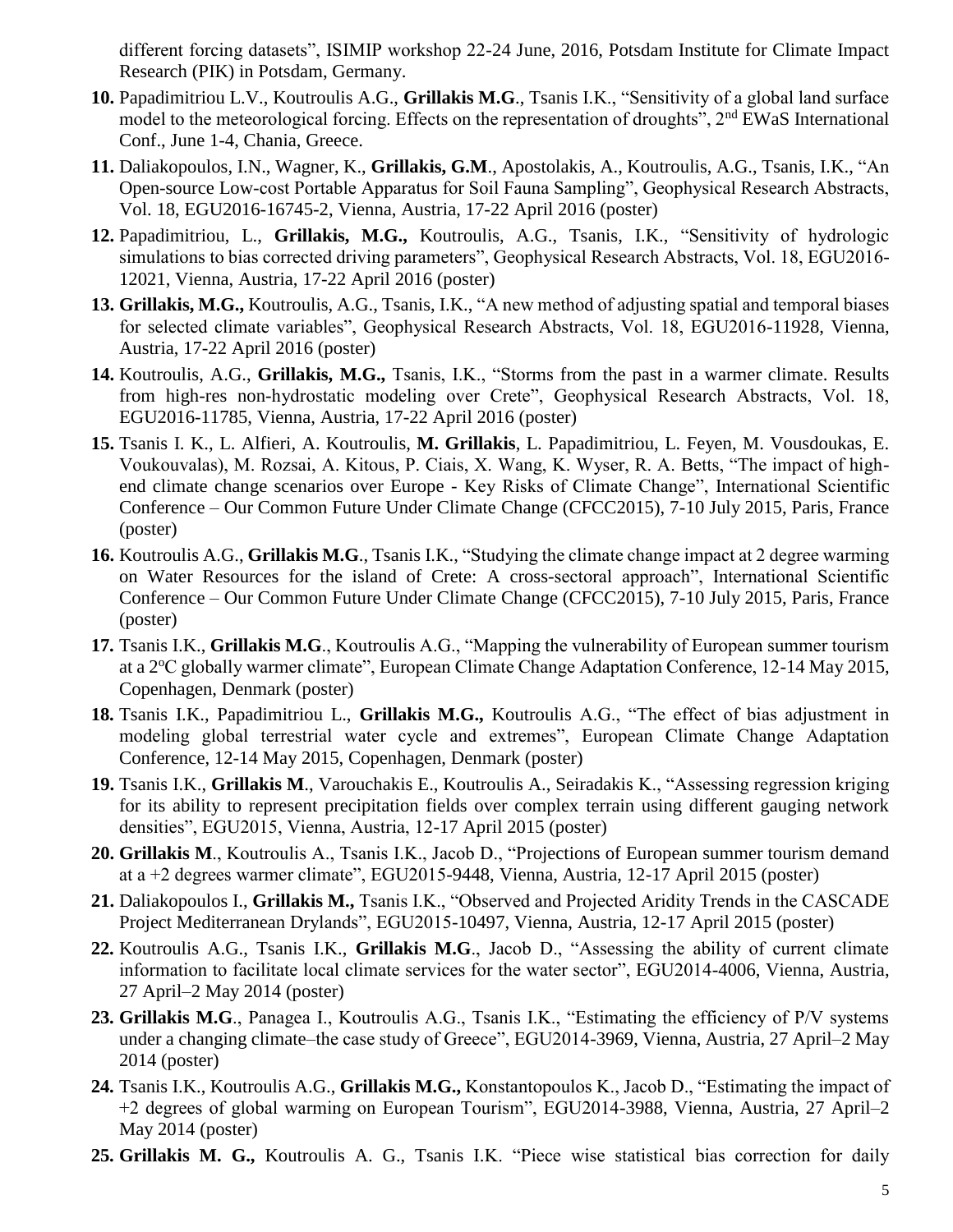precipitation" International Conference on Regional Climate - CORDEX 2013, A partnership between WCRP, the European Commission and IPCC, Brussels, Belgium, 4-7 November 2013 (poster)

- **26.** Alexakis D.D., A.G. Koutroulis, **M.G. Grillakis**, A. Agapiou, K. Themistocleous, I.K. Tsanis, D.G. Hadjimitsis. "Using spatio-temporal Marcov model for Flood mapping: The case study of Yialias river in Cyprus". Remote Sensing for Agriculture, Ecosystems, and Hydrology. SPIE Remote Sensing. ERS13-RS101-88. Internationales Congress Center, Dresden, Germany, 23-26 September 2013.
- **27. Grillakis M.G.,** Koutroulis A.G., Tsanis I.K., Alexakis D.D., Hadjimitsis D.G., "Examination of land use change effect on extreme hydrological events. A case study of Gialias basin in Cyprus", EGU2013- 4519, Vienna, Austria, 7–12 April 2013 (poster)
- **28.** Tsanis I.K., **Grillakis M.G**., Koutroulis A.G., Jacob D., "Developing local climate services to support climate adaptation policies for Greek region", EGU2013-4462, Vienna, Austria, 7–12 April 2013 (poster)
- **29.** Koutroulis A.G., **Grillakis M.G**., Tsanis I.K., "Comparison of precipitation simulation performance by the CMIP3 and new CMIP5 models", EGU2013-4435, Vienna, Austria, 7–12 April 2013 (poster)
- **30. Grillakis M.G.,** Koutroulis A.G., Tsanis I.K., Ulbrich U., "A multi-segment approach to statistical bias correction of GCM precipitation output", EGU 2012, Vienna, Austria, 22–27 April 2012.
- **31.** Tsanis I.K., **Grillakis M.G.,** Polcher J., "Assessing the climate change impact on the hydrology of Spencer Creek watershed based on RCMs and an interpolated GCM", EGU2012, Vienna, Austria, 22– 27 April 2012.
- **32.** Koutroulis A.G., **M.G. Grillakis,** I.K. Tsanis, V. Kotroni, K. Lagouvardos. "Examining correlation between lightning activity, rainfall and flash flooding. A case study in the island of Crete", 13, 13th Plinius Conference on Mediterranean Storms, Savona, Italy, 7–9 September 2011.
- **33. Grillakis M.G.** I.K. Tsanis., A.G. Koutroulis. "Parsimony in flash flood hydrological modeling. An application on Slovenia 2007 event". EGU2011, Geophysical Extremes: Scaling representations and their applications, Vienna, Austria, 03–08 April 2011.
- **34.** Koutroulis A.G., **Grillakis M.G.,** I.K. Tsanis, V. Kotroni, K. Lagouvardos. "Lightning activity, rainfall and flash flooding. Occasional or interrelated events? A case study in the island of Crete", 12th Plinius Conference on Mediterranean Storms, Corfu Island, Greece, 1–4 Sept. 2010.
- **35. Grillakis, M.G.** and I.K. Tsanis, Integrated flash flood analysis in ungauged watersheds, 12th Plinius Conference on Mediterranean Storms, Corfu Island, Greece, 1–4 Sept. 2010.
- **36.** Tsanis, I.K., A.G. Koutroulis, I.N. Daliakopoulos**, E.G. Grillakis**, Studying the hydro-meteorological extremes. The benefits from the European Flash Flood research oriented HYDRATE project. EGU2010- 8744, Vienna, May 5-7, 2010.
- **37.** Tsanis, I.K., **M. G. Grillakis**, G. Blöschl and N. Pogacnik. The HBV spatially distributed flash flood forecasting model - The Slovenia case study, EGU2009, Vienna, April 20-21, 2009.
- **38.** Tsanis I. K., L. Alfieri, A. Koutroulis, M. Grillakis, L. Papadimitriou, L. Feyen, M. Vousdoukas, E. Voukouvalas), M. Rozsai, A. Kitous, P. Ciais, X. Wang, K. Wyser, R. A. Betts. .The impact of highend climate change scenarios over Europe - Key Risks of Climate Change. International Scientific Conference – Our Common Future Under Climate Change, 1-10 July 2015, Paris, France.
- **39.** Koutroulis A.G., **Grillakis M.G**., Tsanis I.K. Studying the climate change impact at 2 degree warming on Water Resources for the island of Crete: A cross-sectoral approach. Multi-sectoral analysis of risks to climate change (hot spots) at  $2^{\circ}$ C warming. International Scientific Conference – Our Common Future Under Climate Change, 1-10 July 2015, Paris, France.

## **Technical reports**

**1.** Johannes Hunink, Alberto de Tomás, Yu Li, Andrea Castelletti, Matteo Giuliani, Federico Giudici, Sara Suárez, Joaquín Andreu, Aristeidis Koutroulis, Manolis Grillakis, Abel Solera., D11.1 Prototype design of drought Decision Support Systems. IMPREX H2020, April 2017, pp. 107.